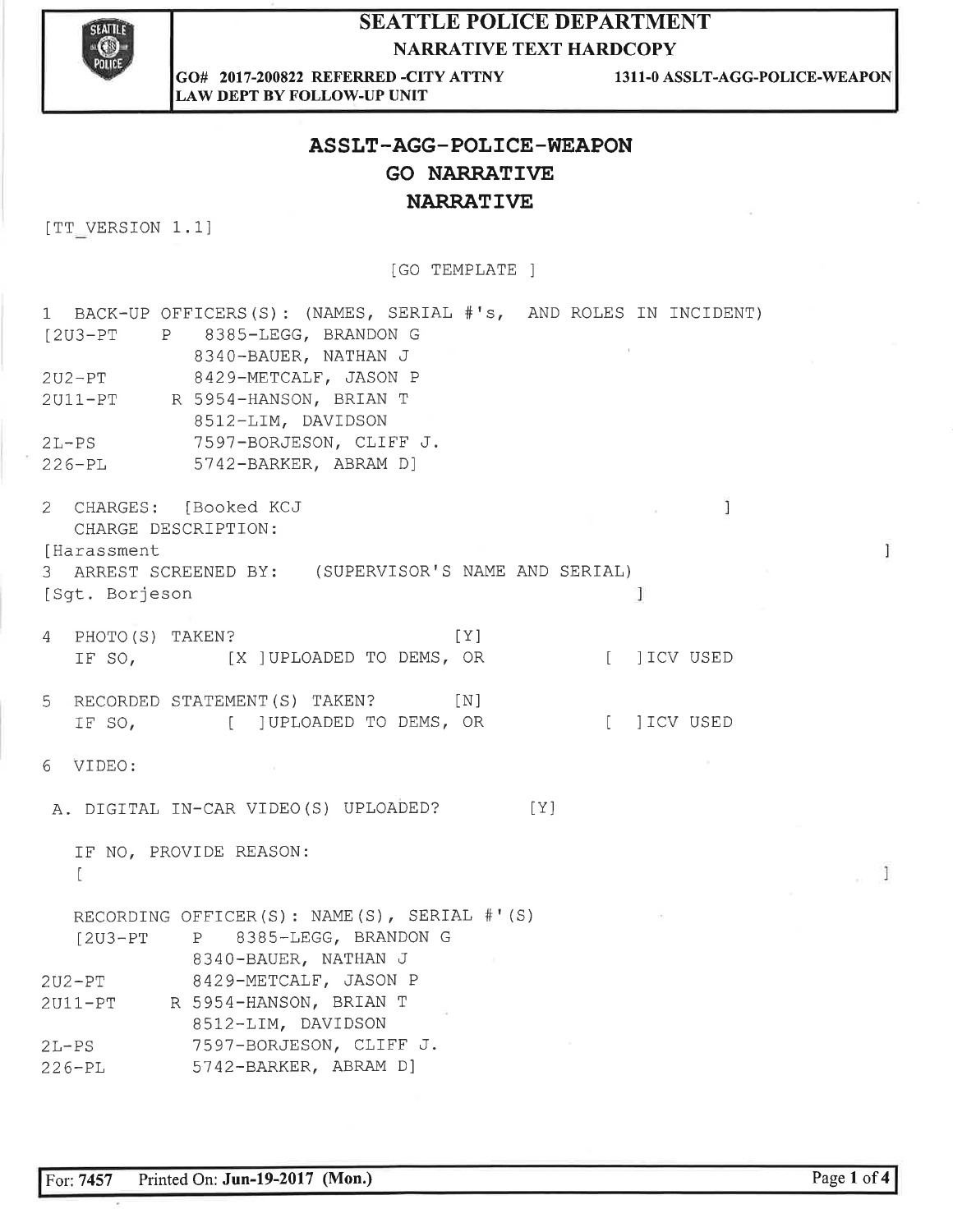### SEATTLE POLICE DEPARTMENT NARRATIVE TEXT HARDCOPY



GO# 2017-200822 REFERRED -CITY ATTNY 1311-0 ASSLT-AGG-POLICE-WEAPON LAW DEPT BY FOLLOW.UP UNIT

|                                               | B. BODY-WORN VIDEO(S) UPLOADED?                                                                                                                                                                                                                                                                                                                                                                                                                                                                                       | [N]                                   |        |
|-----------------------------------------------|-----------------------------------------------------------------------------------------------------------------------------------------------------------------------------------------------------------------------------------------------------------------------------------------------------------------------------------------------------------------------------------------------------------------------------------------------------------------------------------------------------------------------|---------------------------------------|--------|
|                                               | IF NO, PROVIDE REASON:<br>[Not issued                                                                                                                                                                                                                                                                                                                                                                                                                                                                                 |                                       | 1      |
|                                               | RECORDING OFFICER(S): NAME(S), SERIAL #'(S)<br>L                                                                                                                                                                                                                                                                                                                                                                                                                                                                      |                                       | 1      |
| 7                                             | DNA / FORENSIC EVIDENCE SUBMITTED?                                                                                                                                                                                                                                                                                                                                                                                                                                                                                    | $\lceil N \rceil$                     |        |
| 8                                             | FINGERPRINTS:<br>FINGERPRINTS SEARCH MADE?<br>FINGERPRINT EVIDENCE OR CARDS SUBMITTED? [N ]<br>ANALYSIS REQUEST SUBMITTED?<br>COMPARISON REQUEST SUBMITTED?                                                                                                                                                                                                                                                                                                                                                           | [N]<br>[N]<br>[N]                     |        |
| $\mathcal{G}$                                 | FELONY ALERT PACKET SUBMITTED?<br>OFFICER SUBMITTING: [<br>FOLLOW-UP UNIT DESTINATION: [                                                                                                                                                                                                                                                                                                                                                                                                                              | $\begin{bmatrix} N & I \end{bmatrix}$ | 1<br>1 |
|                                               | 10 USE OF FORCE REPORT SUBMITTED?<br>USE OF FORCE SCREENED BY (SUPERVISOR'S NAME AND SERIAL):<br>[SGT BORJESON #7597                                                                                                                                                                                                                                                                                                                                                                                                  | [Y]                                   |        |
| $\mathbf{L}$<br>$\Gamma$<br>$\mathbf{r}$<br>L | 11 LIST ALL HARDCOPY PAPERWORK SUBMITTED:<br>[ ] ARREST REFERRAL TRACKING SHEET (Crisis Solution Center)<br>CRIMINAL TRESPASS WARNING 5.34.1<br><b>IDUI PACKET</b><br><b>JDV SUPPLEMENTALS</b><br>I IDENTITY and MAIL THEFT (Photocopy of Recovered ID or Mail)<br>JINVENTORY SEARCH FORM<br>IMENTAL HEALTH CONTACT REPORT<br><b>JPARK EXCLUSION</b><br>ITOW IMPOUND RECORD<br><b>JVEHICLE REPORT</b><br>] WRITTEN STATEMENTS (Required on Felony Arr, Juvenile Crime, DV Incident)<br>JOTHER (Describe in Box Below) |                                       |        |
| ſ                                             |                                                                                                                                                                                                                                                                                                                                                                                                                                                                                                                       |                                       |        |
|                                               | 12 VICTIM(S) INJURIES:                                                                                                                                                                                                                                                                                                                                                                                                                                                                                                | SFD Responded? [N]                    |        |
|                                               | (DESCRIPTION AND VALUE)<br>13 INCIDENTAL PROPERTY DAMAGE:                                                                                                                                                                                                                                                                                                                                                                                                                                                             |                                       |        |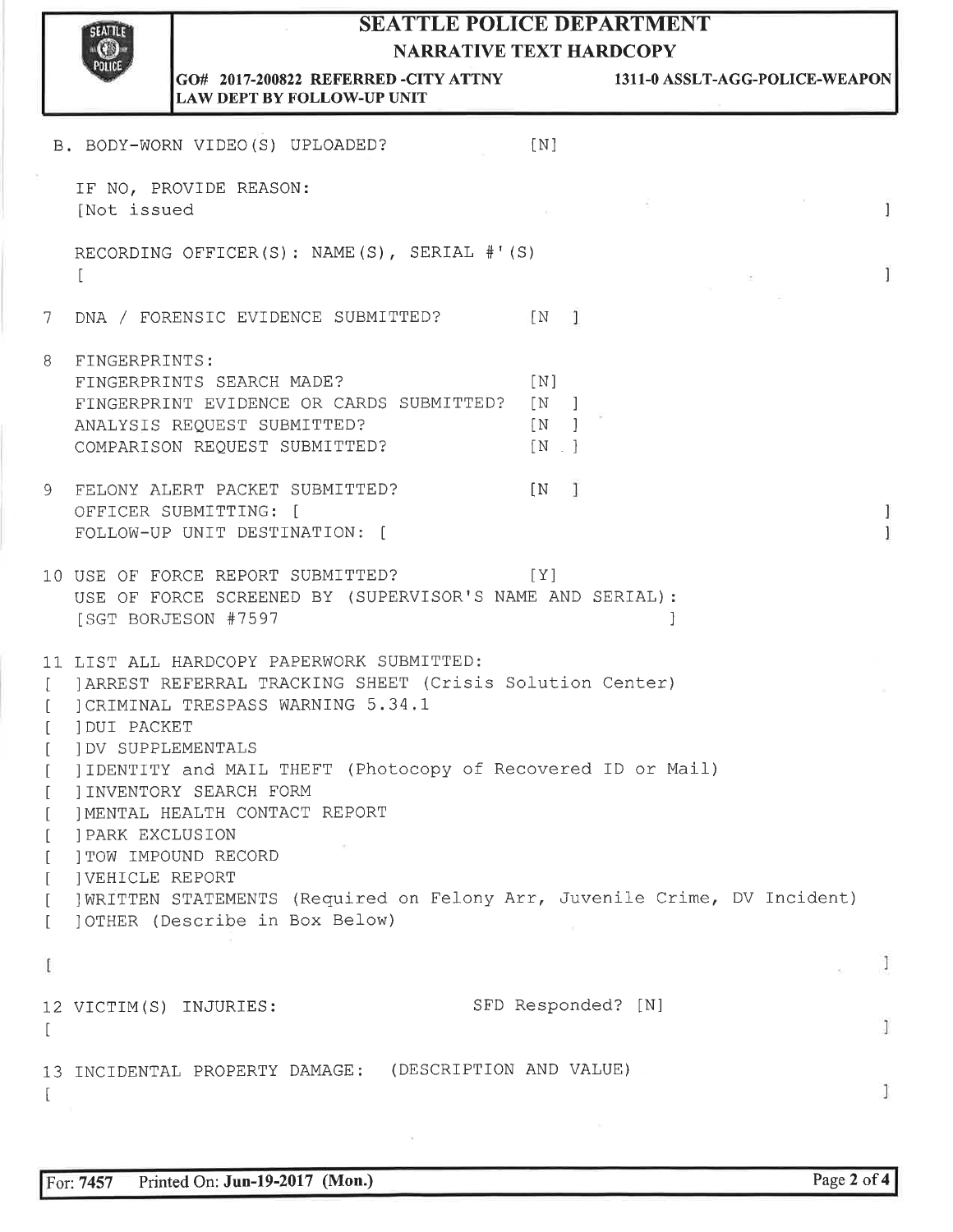#### SEATTLE POLICE DEPARTMENT NARRATIVE TEXT HARDCOPY



#### GO# 2017-200822 REFERRED .CITY ATTNY 1311-0 ASSLT-AGG-POLICE.WEAPON LAW DEPT BY FOLLOW-UP UNIT

1

14 VEHICLE IMPOUNDED? STORAGE LOCATION: [ tNl

15 INITIAL INCIDENT DESCRIPTION / NARRATIVE:

[On 06/05/2017, at about LL25 hours, I was working. in full uniform driving <sup>a</sup> fully marked patrol car operating at 2U11. I was dispatched to the address 6818 62 Ave NE unit 4303 for what was initially dispatched as a physical domestic disturbance. The location is a large multi-unit apartment complex.

I arrived in the area and conducted an area check for the suspect. He reportedly had fled the location before the police arrived. While in the area searching, Officers Legg and Bauer requested immediate assistance at the unit. The complainant for the initial call, Charleena Lyles, had armed herself with a pair of extra long metal shears and was threatening the officers.

T responded lmmediately to the building and went to the apartment. The door was ajar and I went inside. The apartment was small and cluttered. I saw a female seated on a couch in the living room with a small child seated beside her. Officer Bauer was across the room in front of the female using a different couch as a physical barrier. Officer Legg'was off to the female's right side nearby the kitchen. Both officers had their service pistols drawn to the low ready position and were within  $8-10$  feet of the armed female. Officer Legg was giving the female clear and concise commands to drop the scissors and put them on the floor. I was advised she had armed herself with a pair of long shears and was refusing to put them down. I learned later that at one point prior to my arrival the female had stood up with the scissors in her hand and told the officers, "Ain't none of y'all leaving here today!" Both Officers Bauer and Legg told me they felt fearful for their safety and believed the statement was threatening in nature.

Additional patrol units including Sgts. Borjeson and Barker responded to assist and oversee the call. The female complainant was later identified as Charleena Lyles. I attempted to engage Lyles in dialogue and compel her to drop the scissors. Officer Bauer at this time was still in the living room and unable to leave without getting dangerously close to Lyles. Lyles was making several unusual comments such as wanting to "morph into a wolf" and was talking about "cloning her dauqhter." She also made several unusual religious comments talking about how the police officers were devils and also members of the KKK. Lyles' 4-year old daughter was now sitting in her lap and crawling around her waist. After repeatedly asking Lyles to drop the scissors, she let the scissors fall to the floor between her feet.

Lyles was asked to step away from the scissors and she refused. Again, after several tense moments, I was able to convince Lyles to move over to the other